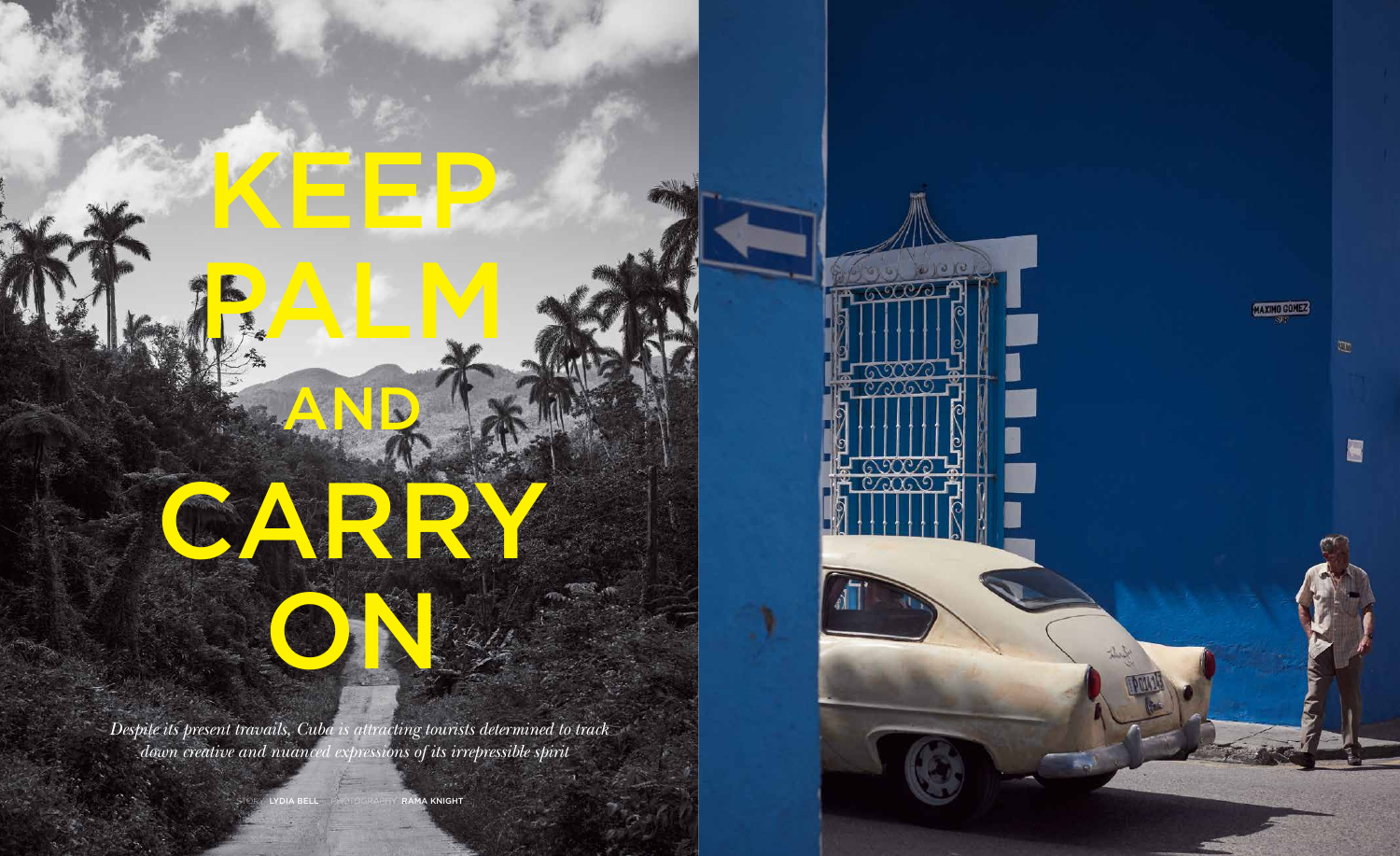The prettiest house for rent in the golden, UNESCO-protected quarter of Habana Vieja is called The Gardens. Typical of the historic district's many tucked-away architectural treasures, it is named after the palms that crowd the first-floor patio. Grand double doors frame doorways, inviting you into reading rooms, alfresco lounging areas, and bedrooms with fourposters and prettily tiled ensuites. A spiral staircase unfurls to a third floor and rooftop beyond. It would be easy to chance on archetypal Havana moments here – such as finding yourself alone in an elegant, triple-height salon playing on the 1920s Premier baby grand, the shutters thrown open to the rowdy, rutted street, the Caribbean sunlight pouring in.

The Gardens happened be<mark>cause some Cub</mark>ans who owned astonishingly beautiful but dilapidated homes persuaded two foreign chums to help them transform it as a pet project. Manhattan-dwelling British design aficionados Jamie McDonald, a presenter, and Fat Radish restaurateur Phil Winser, first helped out with two pastel-hued apartments in a 1940s edifice that paid homage to "Havana in the fun-time 1950s", according to McDonald. "But The Gardens mirrors a time when colonial social clubs were more in vogue than cabaret and casinos.

> Havana's tourism. Better places to stay, restaurants and bars were coming onstream by the noughties, but it was Barack Obama's 2014 restoring of diplomatic relations and opening of mainstream American travel that precipitated the explosion of investment. Americans couldn't resist seeing for themselves the fleets of Cadillacs and Buicks; the salsa clubs; the fragrant cigar and rum factories; the ornate churches and the street musicians of the forbidden island before "everything changed". American cruise ships returned and the crowds surged once more over the Florida Straits. With a giddy 20 per cent surge in tourism, Cubans were celebrating the "ker-ching!" moment they had been waiting for for more than half a century.

> The moment of glory ended with the arrival of Donald Trump in the White House. Almost three years later, Cuba is grappling with calamity. As punishment for Cuba's political support of Venezuela, the US is blockading tankers transporting Venezuelan oil. Cuba is functioning on about 60 per cent of what's needed. With a deeply flawed agricultural system, the island imports about 70 per cent of its food. Now the US is targeting international banks that do business with Cuba, making it harder for the country to pay its food bills. US cruise ships are banned from docking. American travellers are discouraged from visiting. Permitted remittances from the US have been capped at \$1000 per quarter. The US has unsuspended title three of the Helms Burton Act, so parties whose property was confiscated by the Cuban government after the 1959 Revolution can sue, in US courts, companies and individuals who "traffic" in the property. This means legal exposure for international companies operating in Cuba, which is putting new investors off. The US Department of Commerce announced it would revoke licenses of aircraft leases to Cuban state-owned airlines, and an expansion of sanctions on foreign goods containing US content.









The UNESCO quarter of Old Havana has risen like a phoenix from the ashes over the past 15 years since the office of the city historian invested tourist money in antique squares and fountains, colonial façades and cobbled streets. When former president Raul Castro instigated a controlled opening of the private economy 11 years ago, investors pounced on marble staircases, wrought-iron balconies, ornate tiled floors, elaborate cornicing and handsome shuttering. Cubans sank in money from abroad and foreigners partnered with locals to realise their Havana dreams.

Building projects in Havana are pure hell. A desperate shortage of builders familiar with high-spec work, an excruciating lack of basic materials, from concrete to paint, and an unavailability of fittings, or furniture, equal little fun. So stylish places with a good finish are few.

Above: Eclectico, the Italian restaurant at Paseo 206, a boutique hotel in Havana's Vedado district, and the hotel's salon. osite: **Sandra** Exposito, the French owner of Malecon 663, a room at Casa Deco in Playa district

There's Economía 156 by Stephen Bayly, erstwhile director of the British National Film School, and his partner, director Jazz Martinez – a turn-of-the-century home returned to its former glory and beyond with a modern kitchen, alarms, cameras and security lights. La Reserva, carved out of a 1914 neoclassical house in Vedado, was led by Belgian architect Thomas Verwacht and his Cuban wife Camila Yero; it's now a fivebedroom upmarket hostel. A second project, Oleo, doubles as a living art **a** four-room hotel gallery and includes works by such Cuban luminaries as Choco, Servando **on Havana's sea wall;** Cabrera and Nelson Dominguez. Tiny private hotels include Paseo 206, the hotel's rooftop; Andrea and Diana Gallina's 10-room hotel with a 1930s vintage; and Malecon 663, an imposing 1912-era townhouse facing Havana's seawall that is now a four-bedroom hotel owned by a French-Cuban couple. Loma del Angel, a Catalan-funded two-bedroom hotel carved out of a long, thin townhouse in the Old Town, is chic, cosy and scented-candle-lit.

The tourist footprint of Havana is tight. It radiates out in a snake pattern, hugging the coast, from Old Havana to the rutted, rundown streets of Central Havana and then to the central Republican-era district of Vedado, with its grande dame hotels, sugar-baron houses, treelined grid streets and romantic squares, and ends in the western area of Miramar, the diplomatic quarter, with its wide avenues, grandiose embassies and mid-century dream homes, some with kidney-shaped pools. Restorations of interest span all these areas, but sometimes it's worth looking just outside the grid. Lea Diaz and her French husband Francois run Suite Havana, a restored two-bedroom apartment in rowdy Old Havana. But it can be pleasant to twin it with their architectdesigned, minimalist loft-style triplex in the western fishing village of Santa Fe, just beyond Marina Hemingway, where you won't encounter another tourist.

The arrival of luxury places is connected with the recent story of





Mostly as a result of all this, Cuba is gripped by food and petrol shortages and power outages. The government has invented a phrase to describe what is going on. It is the "Periodo Conyuntural". The obfuscating Socialist reference seems to suggest that this "conjuncture" is an unfortunate but transient thing. But the same question is on everyone's lips: If Donald Trump is elected for another four years in November 2020, how will Cuba, as we know it – or indeed Cubans themselves – survive?

Regardless of everything, the tourism genie is out of the bottle, and life in travel goes on. Indeed, if the current stance is sustained, travel to Cuba will become one of the only ways it will be possible to support ordinary Cubans. For visitors to Cuba now, there is a silver lining in this cloud. The groups that had come to occupy every restaurant are no longer visible. Havana's streets are no longer trampled by mass tourism. Plus, what the American avalanche provoked was the evolution of a nuanced experiential travel experience that the rest of us can still enjoy. We can now go way beyond the expected (and still glorious) ballet nights, vintage car jaunts, salsa lessons, rum tastings and beach forays.

Now, with a decent operator on board, encounters can be transformational and privileged, in the best meaning of the word. If you're interested in Afro-centrism, you can meet with a respected historian in the field. If you're curious about LGBT realities, you can have dinner with Cuba's first transsexual member of Parliament. If you're crazy about cinema, you can meet with curators in the contemporary Cuban field. If you're into marine biologists, you can go diving with one. You can go touring the city on a pastel-hued electric bike with a private guide. For those who love to watch dance, the roots of rumba go deeper than those of salsa – back 400 years, in fact. The Afro-Cuban dance has only been allowed true expression since the

## WE CAN NOW GO BEYOND THE EXPECTED – AND STILL glorious – ballet nights, vintage car jaunts, salsa lessons, rum tastings and beach forays